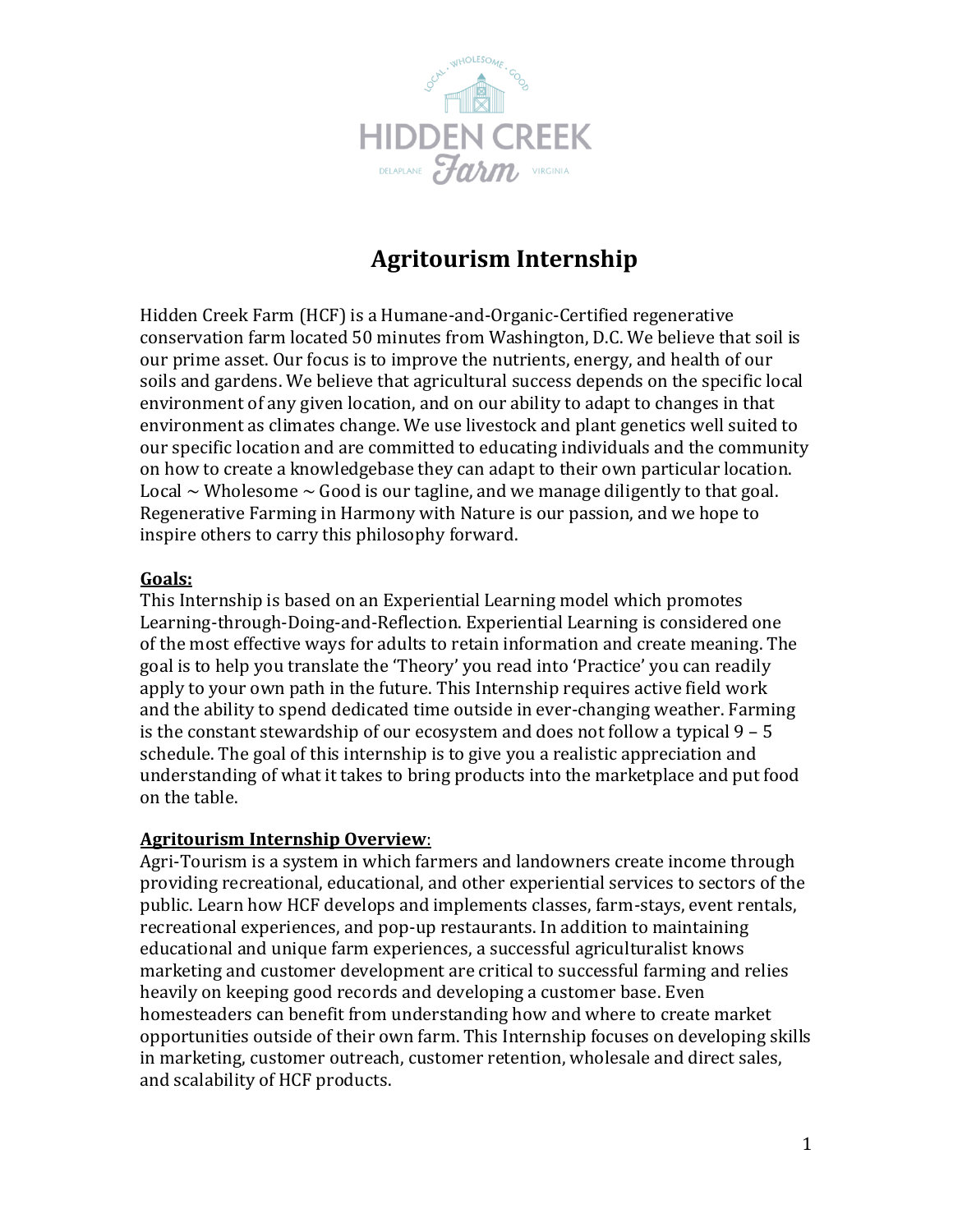

As an agritourism intern you will:

- Assist with prep, processing, and staffing for CSA and Farmer's Market
- Assist with daily egg collection and cleaning
- Participate in weekly team meetings
- Log your experiences and observations, to be shared weekly with Team
- Help brainstorm and/or implement new ideas for development improvement
- Familiarize yourself with our vacation cabins and event spaces early in the internship
- AirBnB customer service & cabin preparation/walkthrough
- Social media content development
- Assisting in developing and executing events (i.e., workshops, farm market development, tours, etc.)
- There is also potential for the intern to work with:
	- o Graphic design
	- o Attend meetings with customers
	- o Wedding booking and planning
- Submit an 'end of internship' deliverable to include a written reflection on your internship experience and a visual presentation to the Team (PPT, poster, etc.)
- Provide all paperwork and contacts necessary for Hidden Creek Farm to send evaluation to your college or work if you are seeking credit for this internship.

This Internship assumes a 5-day week that is typically 9am-5pm with some variation for markets and meetings. Field trips and approved classes 'off-farm' will be considered part of the internship and will require a writeup to share with the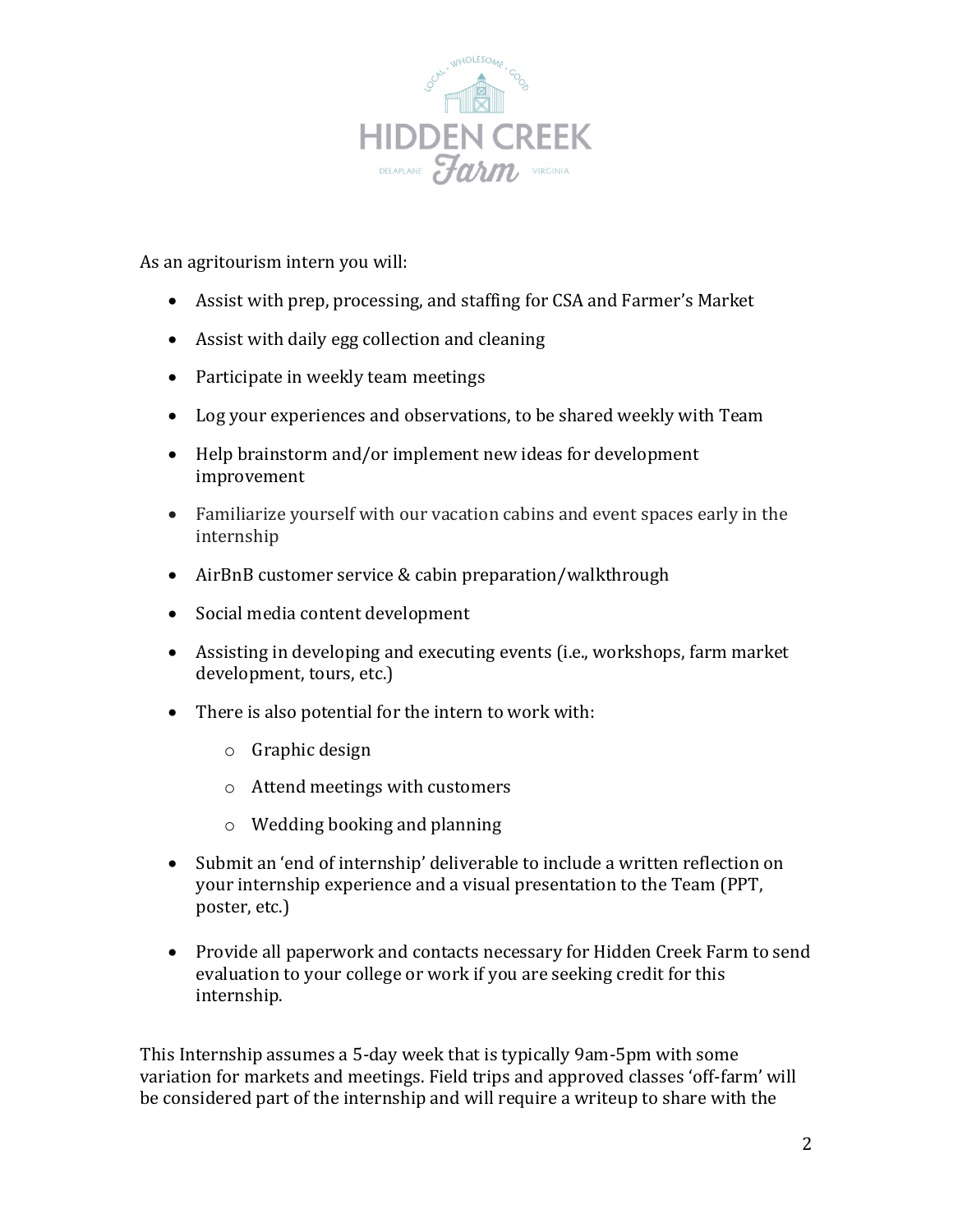

Team. If you are staffing or assisting with a farmers' market which occurs in the evening, you will receive comp time during that specific week.

Limited housing is available. Interns residing on the farm will be paid \$100/week. Interns who commute will be paid \$150/week. All Interns will receive a weekly allotment of products from the farms valued at \$50/week. Interns meeting or exceeding expectations will receive, and 'end-of-Internship' bonus based on their length of stay and performance. HCF is a smoke free and substance free farm. Smoking, vaping, tobacco products, and drugs are not allowed. Any Intern found to be abusing these rules will be asked to leave within 24 hours.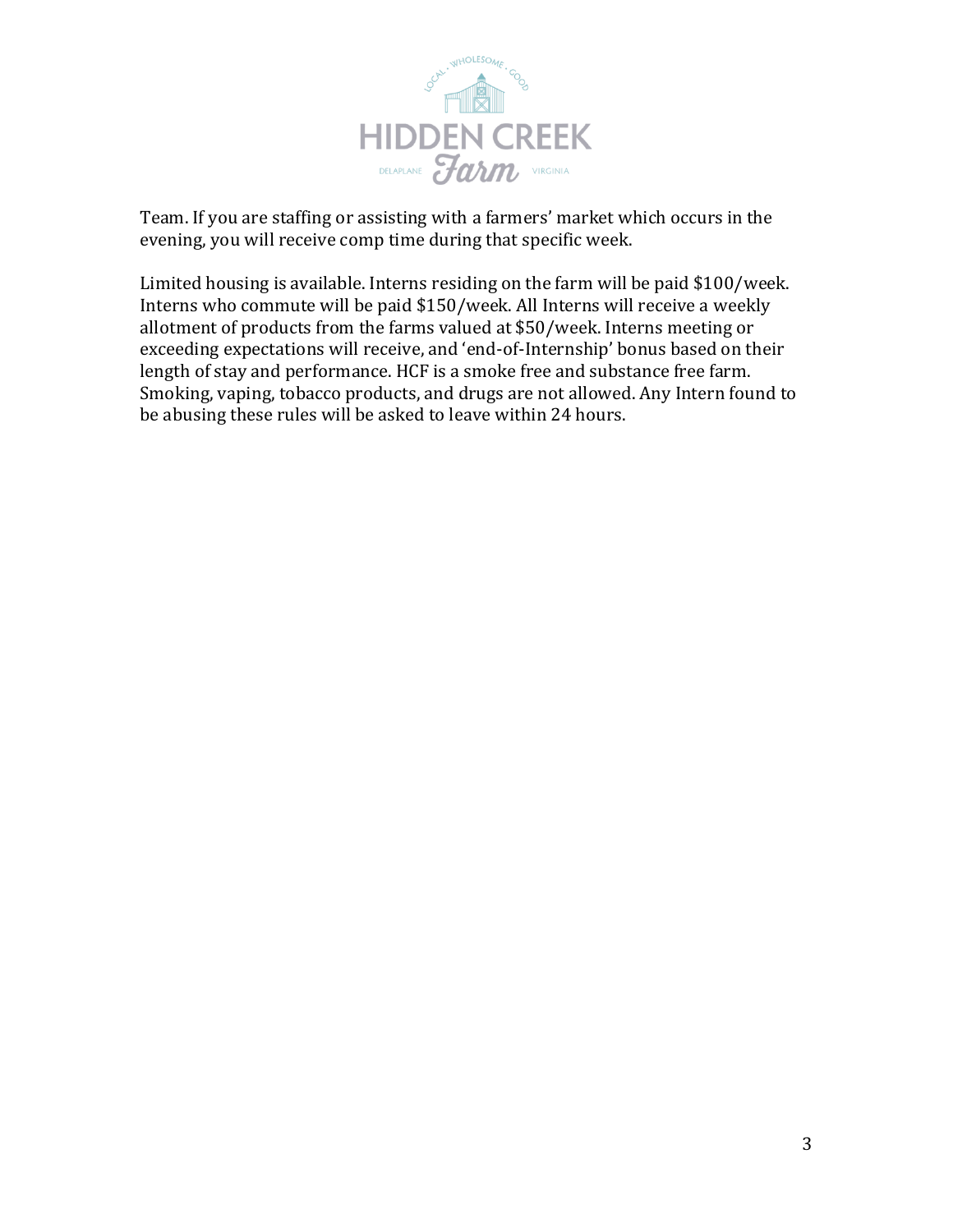

## **2022 Internship Application**

Please fill out the Internship Application and email back to [dreayoung@gmail.com](mailto:dreayoung@gmail.com) OR mail to Hidden Creek Farm, LLC, 2591 Triplett Turn, Delaplane, VA 20144. Internship award based on rolling application. [www.hiddencreekfarmllc.com](http://www.hiddencreekfarmllc.com/)

| Name:                                                                                 |
|---------------------------------------------------------------------------------------|
| Address:                                                                              |
| DOB:                                                                                  |
| Email:                                                                                |
| I am applying for a<br>__ Summer Internship<br>6-plus month Internship/apprenticeship |
|                                                                                       |

 $I$   $\_\_$  do  $/$   $\_\_$  do not have special housing needs.

I have not been convicted of any felony or misdemeanor. If the answer is 'yes, I have been convicted', please explain the circumstances below:

\_\_\_\_\_\_\_\_\_\_\_\_\_\_\_\_\_\_\_\_\_\_\_\_\_\_\_\_\_\_\_\_\_\_\_\_\_\_\_\_\_\_\_\_\_\_\_\_\_\_\_\_\_\_\_\_\_\_\_\_\_\_\_\_\_\_\_\_\_\_\_\_\_\_\_\_\_\_\_\_\_\_\_\_\_\_\_\_\_\_\_\_\_\_\_\_\_ \_\_\_\_\_\_\_\_\_\_\_\_\_\_\_\_\_\_\_\_\_\_\_\_\_\_\_\_\_\_\_\_\_\_\_\_\_\_\_\_\_\_\_\_\_\_\_\_\_\_\_\_\_\_\_\_\_\_\_\_\_\_\_\_\_\_\_\_\_\_\_\_\_\_\_\_\_\_\_\_\_\_\_\_\_\_\_\_\_\_\_\_\_\_\_

I  $\mu$  do  $\mu$  do not have a medical condition that could put me at risk using farm equipment.

I \_\_\_\_ do/ \_\_\_\_ do not have a valid driver's license.

I, Let the same of the contract of the contract of the contract of the contract of the contract of the contract of the contract of the contract of the contract of the contract of the contract of the contract of the contrac Hidden Creek Farm in Delaplane, Virginia. I understand that this application is competitive, and that a working one-day farm visit is required as the next step in the Application. I understand that farm work is often physically and emotionally challenging. I believe, in good faith, that I am a qualified candidate for this Internship and able to accept the challenges and opportunities that go with it.

\_\_\_\_\_\_\_\_\_\_\_\_\_\_\_\_\_\_\_\_\_\_\_\_\_\_\_\_\_\_\_\_\_\_\_\_\_\_\_\_\_\_\_\_\_ \_\_\_\_\_\_\_\_\_\_\_\_\_\_\_\_\_\_\_\_\_\_\_\_\_\_

Signature Date

\_\_\_\_\_\_\_\_\_\_\_\_\_\_\_\_\_\_\_\_\_\_\_\_\_\_\_\_\_\_\_\_\_\_\_\_\_\_\_\_\_\_\_\_\_ Printed Name